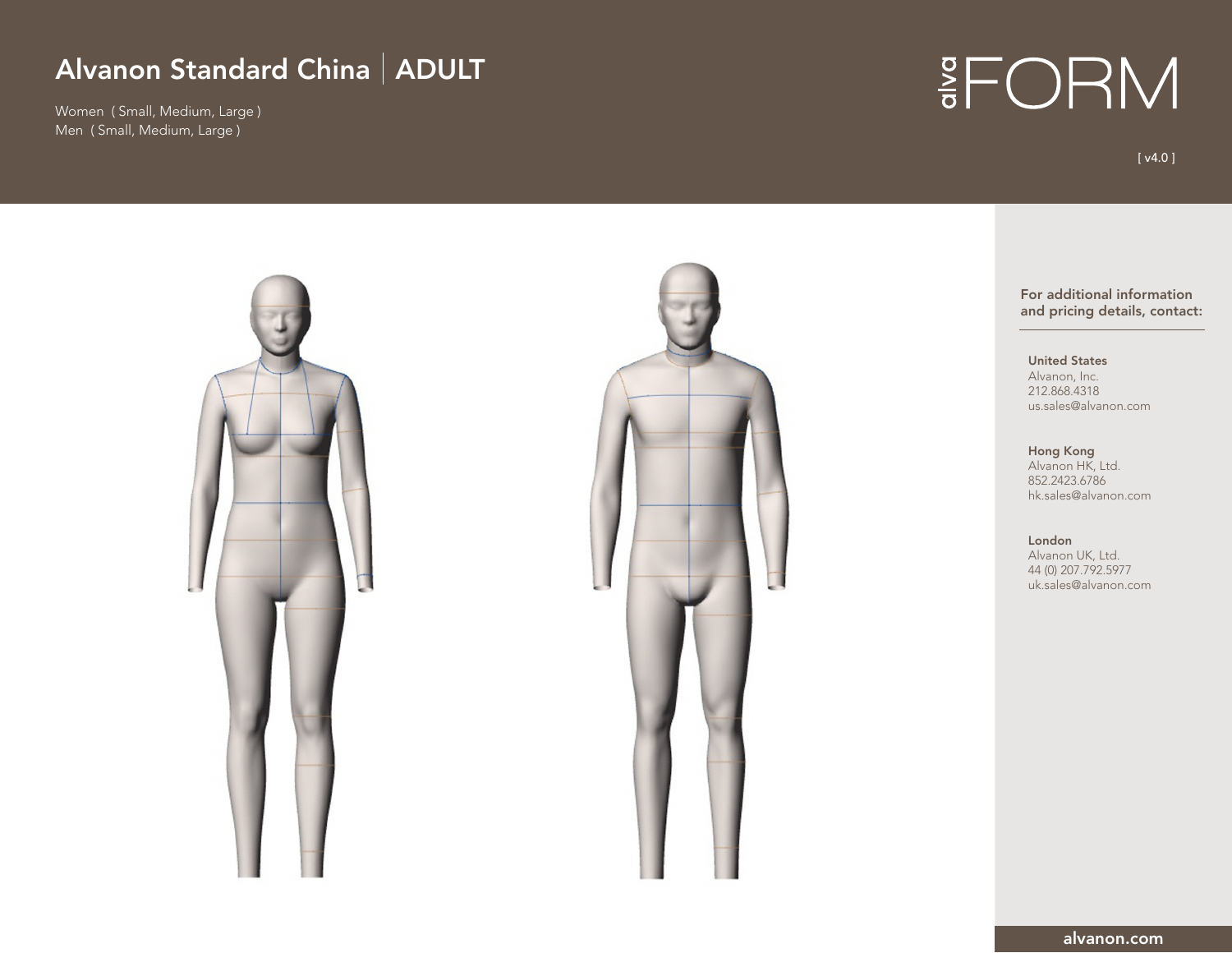SERIES OVERVIEW

## **EFORM**

[ v4.0 ]

#### STYLE:

<sup>X</sup> Full Form

Half Form X

**X** Slack Form

#### MAKE:

Fiberglass Form X

 $\Box$  Tailor Form

<sub>지 Soft Form</sub>

• = Fiberglass Make

 $\bullet$  = Soft Make

AVAILABILITY:

| Alvanon Standard China |          |  |       |  |
|------------------------|----------|--|-------|--|
|                        |          |  |       |  |
| <b>WOMEN</b>           | CN D     |  | S M L |  |
| <b>MEN</b>             | CN S M L |  |       |  |
|                        |          |  |       |  |

#### FEATURES:

| <b>STANDARD FEATURES</b>   | <b>FULL</b>           | <b>HALF</b>         | *SPECIAL NOTES      |                                                  |
|----------------------------|-----------------------|---------------------|---------------------|--------------------------------------------------|
| Collapsible Shoulders      | $\bullet$             | $\bullet$           |                     |                                                  |
| Collapsible Right Hip      | $\bullet$             |                     | $\bullet$           |                                                  |
| Detachable Arms            | $\bullet$ $\bullet$   | $\bullet$ $\bullet$ |                     |                                                  |
| Detachable Shoulder Caps   | $\bullet$ $\bullet$   | $\bullet$ $\bullet$ |                     |                                                  |
| Soft Belly                 | $\bullet$ $\bullet$   | $\bullet$           | $\bullet$ $\bullet$ |                                                  |
| Detachable Left Leg        | $\bullet$             |                     | $\bullet$           |                                                  |
| 2 Detachable Legs          | $\bullet$             |                     | $\bullet$           |                                                  |
| Measurement Lines          | $\bullet$ $\bullet$   | $\bullet$           | $\bullet$ $\bullet$ |                                                  |
| Form Stand                 | $\bullet$ $\bullet$   | $\bullet$           | $\bullet$ $\bullet$ |                                                  |
| Detachable Twist Lock Pole | $\bullet$ $\bullet$   |                     | $\bullet$ $\bullet$ |                                                  |
| <b>ACCESSORIES</b>         |                       |                     |                     | (REQUIRES ADDITIONAL COST - REFER TO PRICE LIST) |
| Detachable Head            | $\bullet\quad\bullet$ |                     |                     |                                                  |
| <b>Standing Pegs</b>       | $\bullet$ $\bullet$   |                     |                     | *Included with Personalization Package           |
| <b>Body Stocking</b>       | $\bullet$ $\bullet$   | $\bullet$ $\bullet$ | $\bullet$ $\bullet$ | *Included with Soft Forms                        |
| Wearable Soft Belly        | $\bullet$ $\bullet$   | $\bullet$ $\bullet$ | $\bullet$ $\bullet$ | *Available in 7M / 9M Only                       |
| Head Stand                 | $\bullet\quad\bullet$ |                     |                     |                                                  |
| <b>Full Form Stand</b>     | $\bullet$ $\bullet$   |                     | $\bullet$ $\bullet$ |                                                  |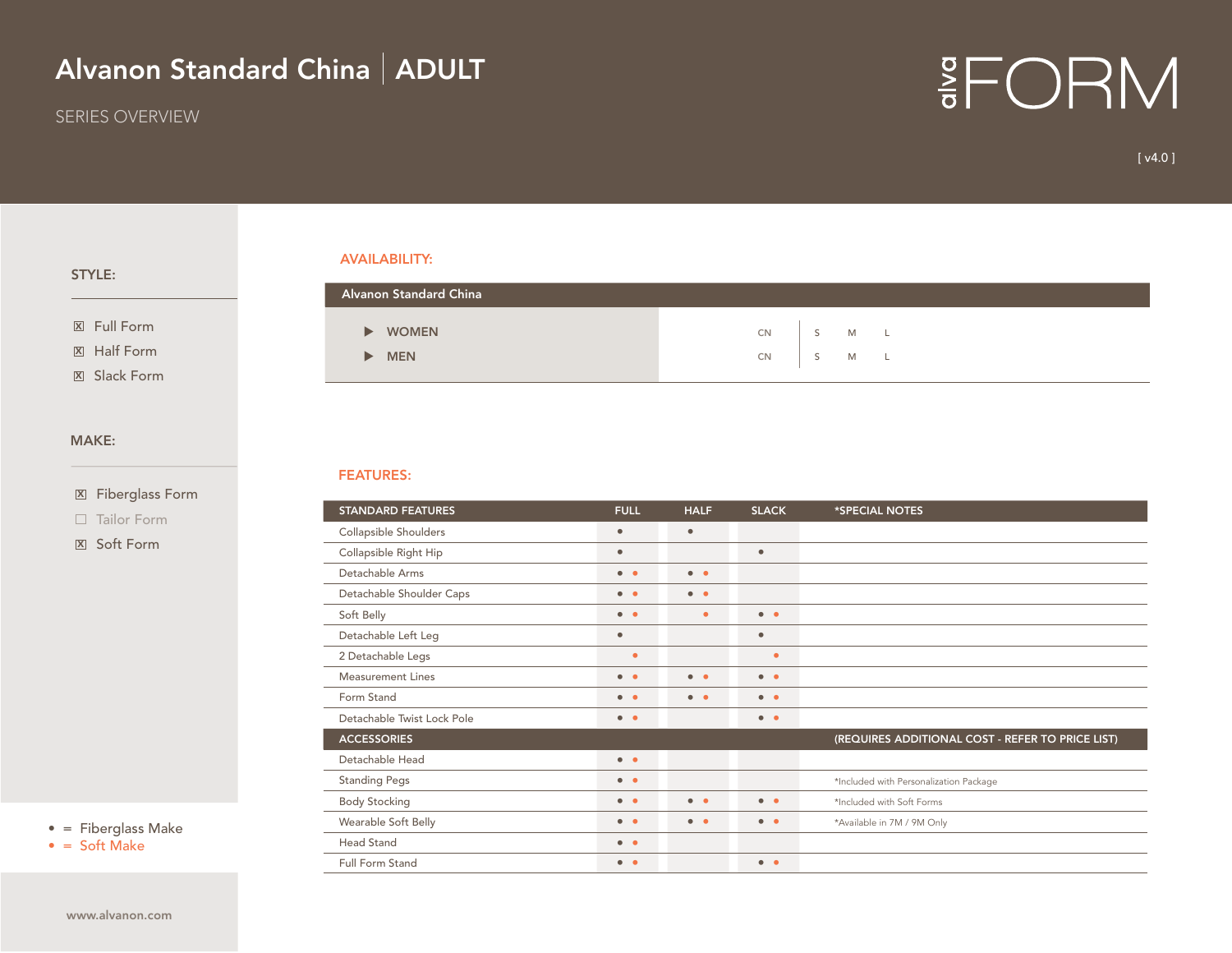SIZE RANGE LINE-UP

# $rac{8}{6}$  FORM

[ v4.0 ]